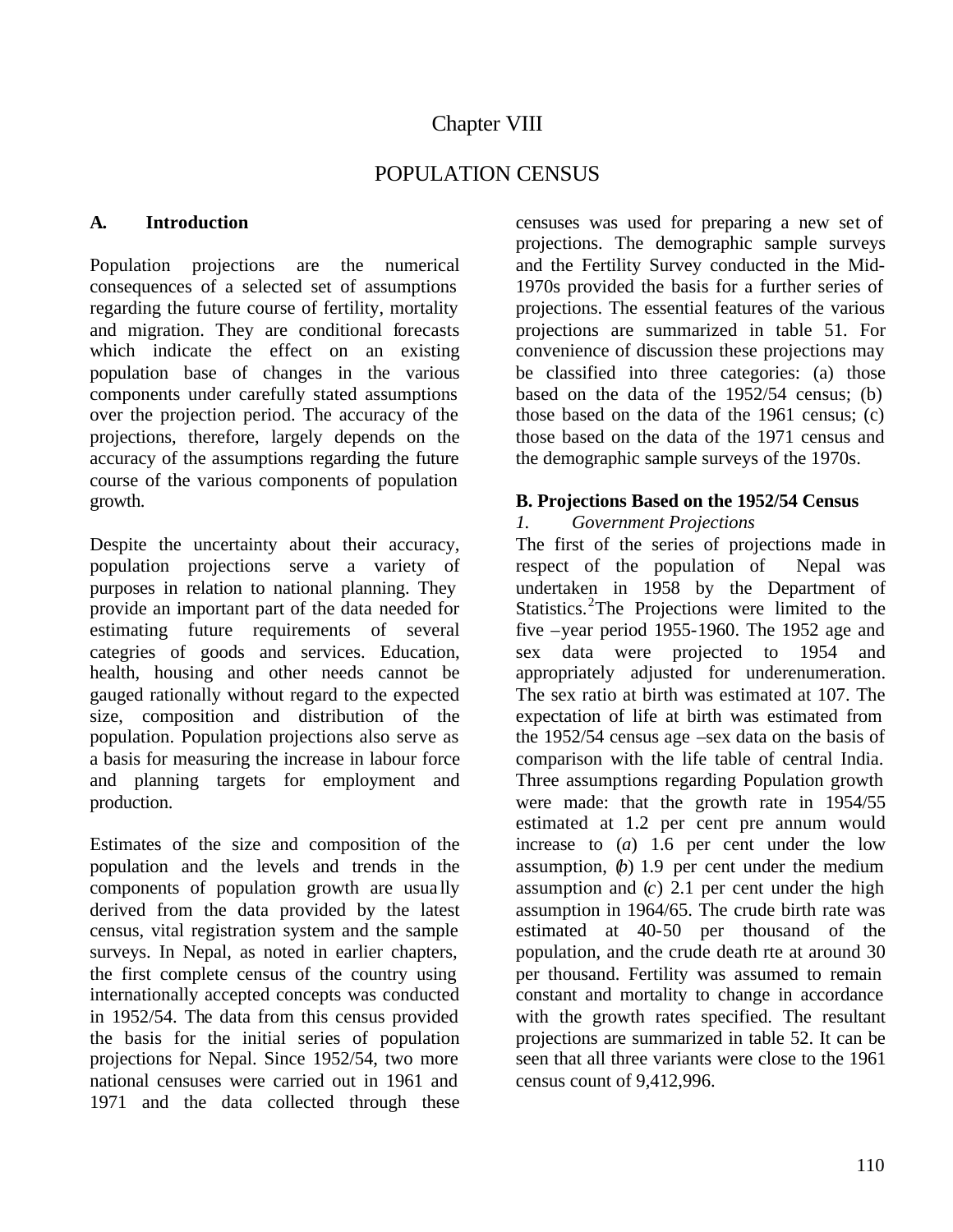### 2. *The United Nations Projections*

In 1959, the United nations secretariat prepared population projections for Nepal on the

Table 51. Important features of the various population projections

| Year | Author                      | <b>Period</b><br>covered | <b>Number</b><br>οf<br>projectio<br>ns |
|------|-----------------------------|--------------------------|----------------------------------------|
| 1957 | Government of Nepal         | 1955-1960                | Three                                  |
| 1959 | <b>United Nations</b>       | 1950-1980                | one                                    |
| 1963 | Thakur                      | 1955-1975                | Two                                    |
| 1968 | Central bureau of stastics  | 1961-1981                | one                                    |
| 1968 | David                       | 1970-1995                | Eleven                                 |
| 1969 | Ramachandran                | 1965-1985                | Three                                  |
| 1973 | <b>United Nations</b>       | 1970-2000                | Three                                  |
| 1973 | <b>World Bank</b>           | 1970-2000                | Two                                    |
| 1974 | <b>Bureau of statistics</b> | 1976-1986                | one                                    |
| 1976 | Rajbansi and Gubaju         | 1971-2001                | Three                                  |

Table 52. Projected population, 1955-1960 (in thousands)

| Year | Variants              |      |      |  |  |
|------|-----------------------|------|------|--|--|
|      | High<br>Medium<br>Low |      |      |  |  |
| 1955 | 8563                  | 8555 | 8546 |  |  |
| 1960 | 9243                  | 9180 | 9107 |  |  |

basis of the age-sex data of the  $1952/54$  census.<sup>2</sup> A total population of 8,473,478 was enumerated at this census. In the absence of vital registration data, it was not possible to estimate reliable indictors of the levels of fertility and mortality. However, it was evident from the census data on age distribution that ages have been reported at this census with a fair degree of accuracy and these coincided very closely with the expected age structure in a population model having a birth rate structure in a population model having a birth rate of about 44 per thousand of the population, a death rate of about 33 per thousand of the population and a rate of natural increase of about 1.1 per cent. The model is that of a stable population in which expectation of life at birth is 30 years and the gross reproduction rate is 2.75.

On the basis of the limited information available regarding the levels and trends of the various components of population growth, the following simple assumption were made in regard to the future increase in population:

| Period    | Assumed percentage increase |
|-----------|-----------------------------|
| 1950-1955 | 5.00                        |
| 1955-1960 | 6.25                        |
| 1960-1965 | 7.50                        |
| 1965-1970 | 8.75                        |
| 1970-1975 | 10.00                       |
| 1975-1980 | 11.25                       |
|           |                             |

The results of these projections are given in table 53. It may be noted that the enumerated population in the 1971 census was 11,555,983 which is close to the projected population of 11,750,000 in 1975. It may, therefore, be inferred that the pace of growth assumed by the United Nations is slower than what actually occurred. In fact, the assumptions concerning the periodic population changes were actually exceeded by the observed intercensal variation. For instance, it was assumed by the United Nations that population will increase by 7.5 per cent in the interval 1960-1965 and by 8.75 per cent in 1965-1970. The intercensal percentage change between 1961-1971 was 22.8 per cent.

#### Table 53. Projected population, 1950-1980 (in thousands)

| Year | <b>Projected population</b> |
|------|-----------------------------|
| 1950 | 8170                        |
| 1955 | 8600                        |
| 1960 | 9140                        |
| 1965 | 9820                        |
| 1970 | 10680                       |
| 1975 | 11750                       |
| 1980 | 13070                       |

*Source: The population of Asia and the Far East, 1950- 1980,* report IV (United Nations publication, Sales No.: 59 XIII. 3.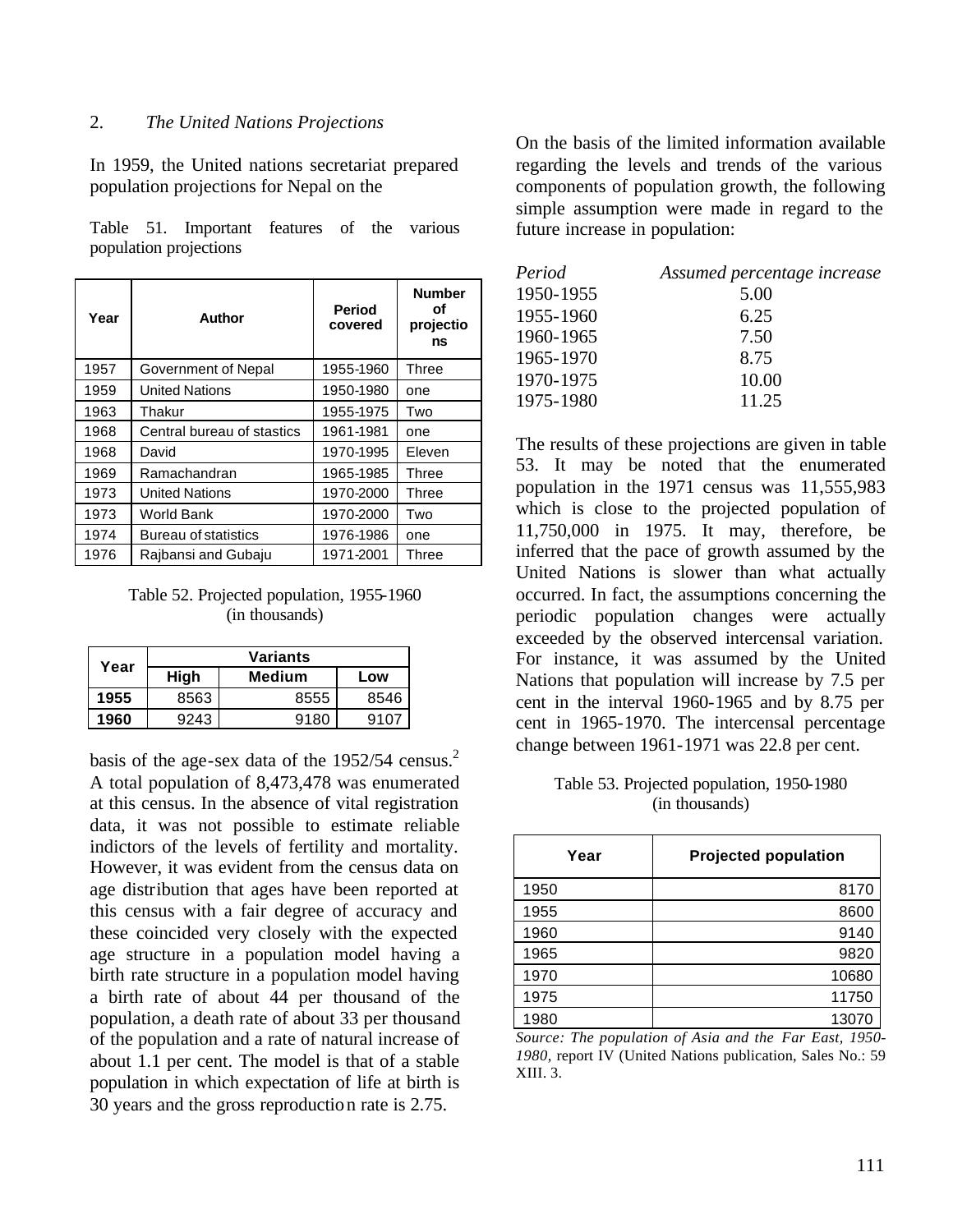## 3. *Thakur's Projections*

In 1963, Thakur prepared two population projections based on the 1952/54 census data.<sup>3</sup> The projections covered the twenty-year period 1955-1975. The population of the base year, 1955, was built up from the adjusted age sex data of the 1952/54 census. This was the first comprehensive set of population projections prepared for Nepal.

The formulation of assumptions in regard to the future course of fertility and mortality was rendered difficult by the absence of reliable data in regard to the levels and trends in these components. Nevertheless, the following specific assumption were made:

# (a) *Mortality*

Two assumptions were made in regard to the future course of mortality based on the mortality experience of developing countries of the region. The first assumption, implying a faster improvement in mortality, was that the expectation of life at birth, estimated at 27.5 years for males and 25.0 years for females in 1955, would increase by one year per annum up to the projection period. Thus by 1975, the expectation of life at birth would have increased to 47.5 for males and 45.0 for females. The second assumption, implying a slower improvement in mortality, was that up to 1965 the estimated expectation of life at birth for the two sexes would increase by half a year per annum up to 1965 and that thereafter the increase would be at the rate of one year per annum. This assumption implies an expectation of life at birth of 42.5 for males and 40.0 for females by 1975.

In justification of these assumptions, Thakur noted:

"…… it can be expected that there will be a definite improvement in the health status of the people resulting in lowered death rtes. It

has been observed of several countries in the world that when the expectation of life at birth is very low, a reduction in the death rte resulting in an improvement in the expectation of life by half a year per year is normal. It has also been observed for some countries where the expectation had not been too high that the improvement could be almost one year per year.<sup>4</sup>

# (b) *Fertility*

It was assumed that fertility as measured by the sex adjusted birth rate will remain at a constant value of 50 throughout the projection period. In this connection the author observed:

"The deeply ingrained religious and cultural pattern of the people favouring a high fertility will take a long time to be changed. How far an improvement in literacy, the general raising of the level of living of the people resulting from the planned economic and social development, improved transportation and communication resulting in the free and frequent flow of ideas and ideals, the rapid pace of industrialization and the consequent urbanization of the people will put a check on the level of fertility existing in the country is very difficult to foresee. But experience from the neighbouring countries with similar situations has shown that the fertility component which needs the individual efforts of the people themselves does not show too much of a decrease. With this background and with the knowledge that the socio-economic climate in the country is favourable for the high fertility, we have assumed that fertility will remain at the same level as observed in the last census".<sup>5</sup>

## (c) *Sex-ratio at Birth*

Sex-ratio at birth was assured to be 105 males per 100 females. Thakur observed that: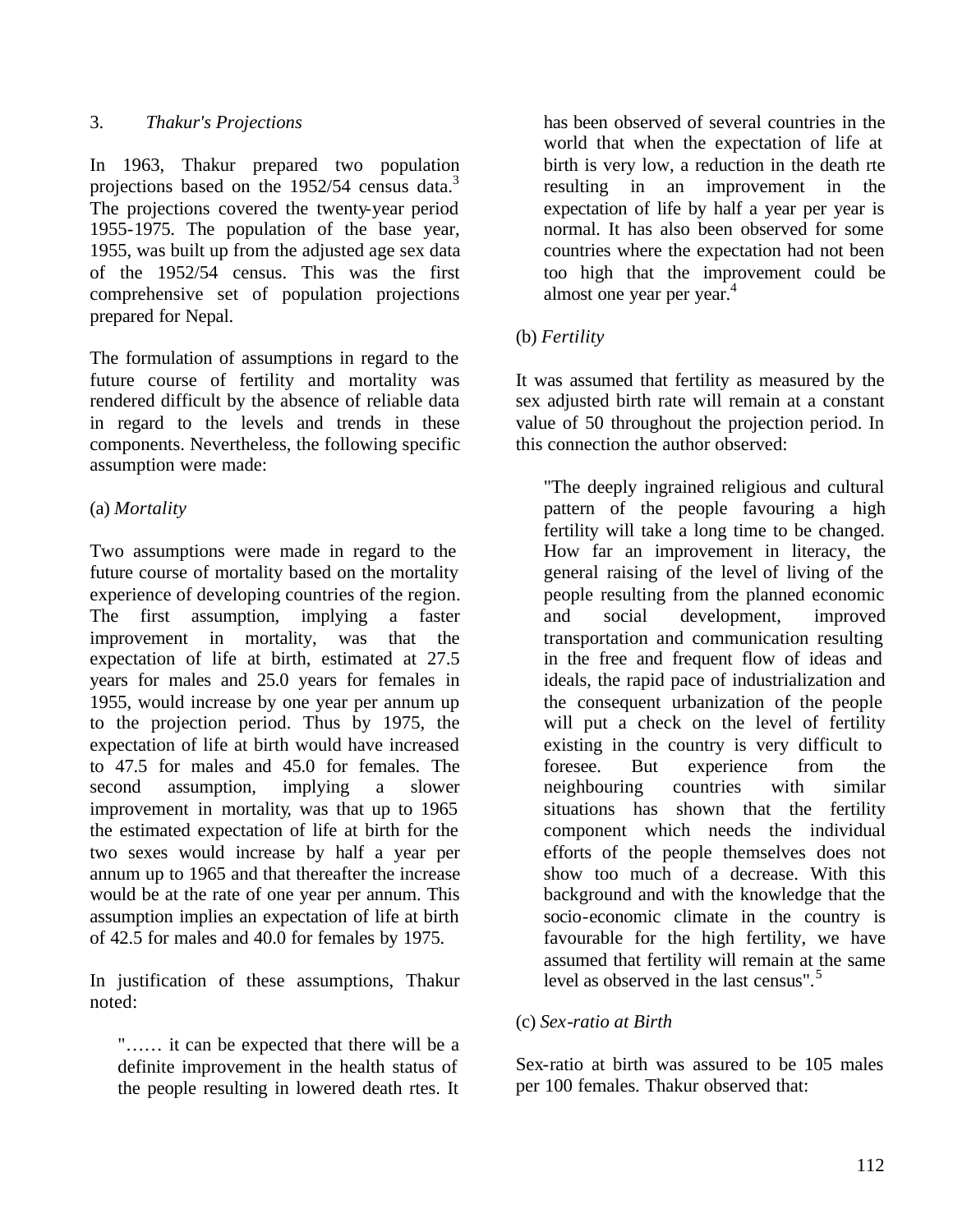"the sex-ratio at birth in Nepal is not obtainable from the usual sources, viz., registration and hospital data. The indirect source which is the census give an abnormal sex-ratio of less than 100 for the age group 0- 4. Since the sex-ratio as observed for several countries of the world over a long period of time has shown an inherent tendency to be near about 104-106, we have assumed for the purpose of our projections, a sex ratio of 105. This ratio has been assumed to hold good up to the end of the period of projection which is  $1975."$ <sup>6</sup>

# (d) *Migration*

For purposes of the projections, it was assumed that there would be no international migratory changes in future and that even if migration occurred, its magnitude would not be so great as to bring about significant changes in population growth. In justification of this assumption, it was created:

"In the past, people from Nepal, especially young males, have gone out of the country to neighbouring countries like India, Malaya, Burma etc. This out-migration was at its peak during the days of the British regime in Asia. Gorkha soldiers were in great demand and Nepal supplied them. After the emergence of the independent countries in the region, including Nepal, the migration stream can be expected to dwindle down. No doubt there are treaty obligations between countries like India and Nepal whereby the supply of Gorkha soldie rs to India is assured. It can be expected that in future the numbers outmigrating will attain so low levels as to be practically negligible. Some amount of return migration to Nepal of those who migrated to the neighbouring countries may be expected. But it is hoped that because of economic reasons this migration will be small. With this background, the assumption as to the future course of migration is made and this

assumption is that the migrant stream from and to the country will be so small as not to drastically affect its population size and structure in the future."

The combination of two assumptions regarding the future course of mortality and one assumption each in respect of fertility and migration resulted in two different projections termed "high" and "low" projections. The "high" projections correspond to the assumption of faster improvement in mortality conditions and the "low" to that of a slow improvement in mortality. The results of these projections are summarized in table 54.

It will be noted that the population of 1970 according to the high projection approximates the 1971 census count of 11,555,983. The dependency burden as implied by these projections is shown in table 55. Under assumptions of faster improvement in mortality the dependency rates will increase, while these ratios will remain more or less constant under assumptions of slower improvement in mortality conditions.

# **C. Projections Base on the 1961 Census**

## 1. *Bureau of Statistics Projections*

On the basis of the data obtained through the 1961 census, the Central Bureau of Statistics projected the population of Nepal up to 1981.<sup>8</sup> The following adjustments were however, made to the age-sex data of the 1961 census:

(a) The numbers in age not stated categories of each sex were distributed among all known age groups of the same sex by prorating each other by a ratio of the total for all ages (including age not stated) to the total for all ages excluding the age not stated category;

(b) For adjusting the 0-4 age group for possible underenumertion, sex-age-adjusted birth rate (SAABR) of the period 1951-1956 and 1956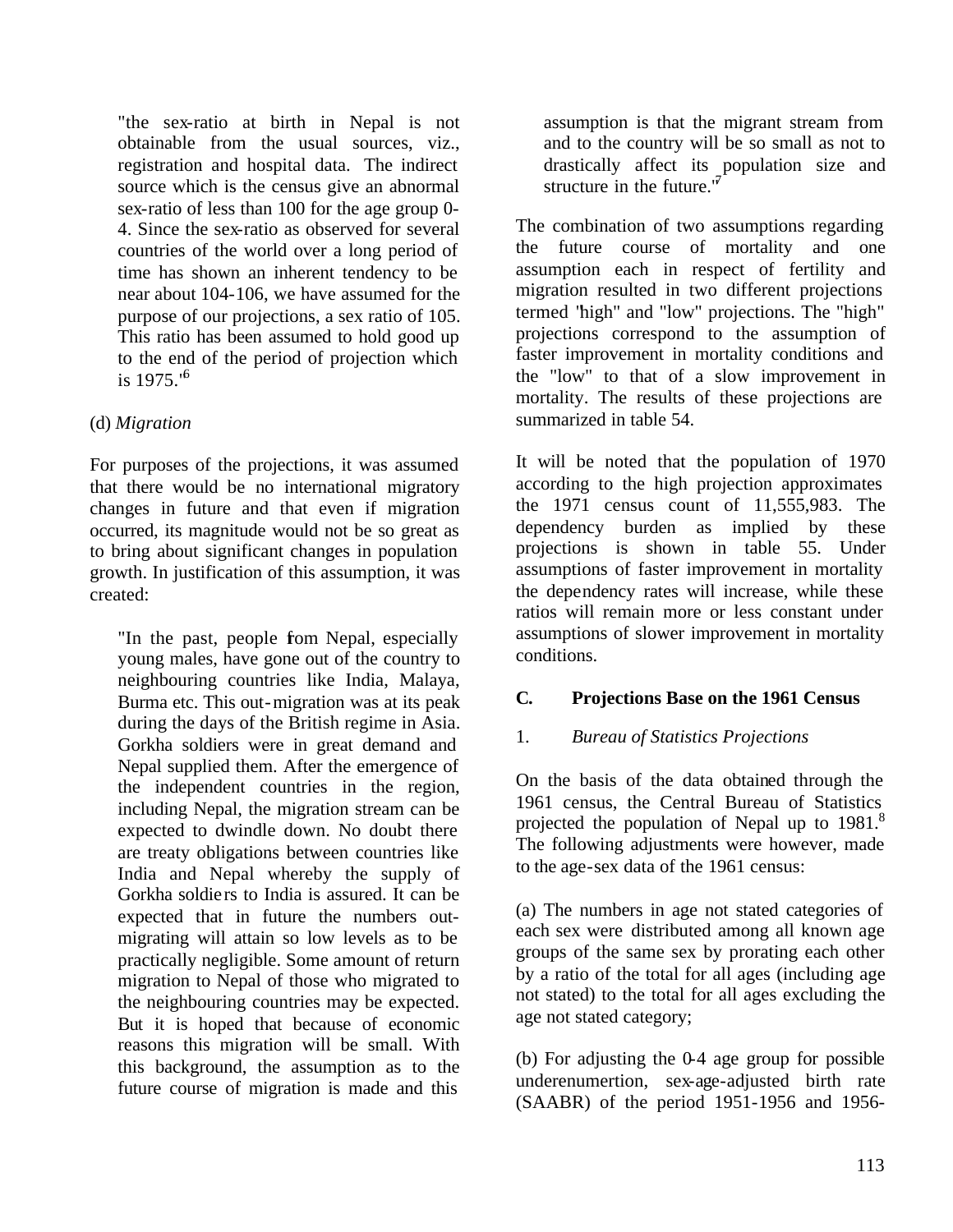1961 was calculated by reverse surviving children enumerated at ages 59 and 0-4 years respectively in the census of 1961;

(c) The age groups from 5-69 were adjusted by a smoothing formula;

(d) The age group 70 and over was split into age groups 70-74, 75-79, 80-84, and 85+ on the basis

of observations derived from stationary population corresponding to the model life table used in the projections;

(e) Finally, for both males and females, each age group was prorated to yield the same total as revealed by the 1961 census.

The specific assumptions made in regard to

| Year | <b>High projection</b> |                |       | Low projection |                |              |
|------|------------------------|----------------|-------|----------------|----------------|--------------|
|      | <b>Males</b>           | <b>Females</b> | Total | <b>Males</b>   | <b>Females</b> | <b>Total</b> |
| 1955 | 4353                   | 4431           | 8784  | 4353           | 4431           | 8784         |
| 1960 | 4705                   | 4675           | 9380  | 4668           | 4634           | 9302         |
| 1965 | 5179                   | 5064           | 10243 | 5042           | 4911           | 9953         |
| 1970 | 5787                   | 5593           | 11380 | 5549           | 5313           | 10862        |
| 1975 | 6570                   | 6305           | 12875 | 6155           | 5891           | 12046        |

Table 54. Projected population, by sex, 1955-1975 (thousands)

*Source:* H.N. Thakur, *Population Projections for Nepal, 1955-1975* (Kathmandu, Central Bureau of Statistics, 1963), tables 6 and 7

Table 55. Proportionate distribution of population by broad age group, 1955-1980

| Age group              | 1955   | 1960   | 1965   | 1970   | 1975   |
|------------------------|--------|--------|--------|--------|--------|
| <b>High projection</b> |        |        |        |        |        |
| $0 - 14$               | 41.65  | 42.29  | 42.86  | 42.20  | 42.65  |
| 15-59                  | 53.66  | 53.22  | 52.74  | 53.04  | 52.58  |
| $60+$                  | 4.69   | 4.29   | 4.40   | 4.56   | 4.77   |
| Total                  | 100.00 | 100.00 | 100.00 | 100.00 | 100.00 |
| Low projection         |        |        |        |        |        |
| $0 - 14$               | 41.65  | 42.35  | 42.39  | 41.75  | 41.77  |
| 15-59                  | 53.66  | 53.38  | 53.31  | 53.86  | 53.67  |
| $60+$                  | 4.69   | 4.27   | 4.30   | 4.39   | 4.56   |
| Total                  | 100.00 | 100.00 | 100.00 | 100.00 | 100.00 |

the future course of the various components of population growth are as follows:

### (a) *Fertility*

The fertility level as measured by the sex-ageadjusted birth rate of 40 per thousand of the population will remain constant throughout the projection period.

### (b) *Mortality*

The level of mortality as measured by the expectation of life at birth  $(e^{\circ}_{o})$  which was

estimated at 37.5 years for the period 1956-1961 will increase by 0.5 years per year up to the projection period. This would mean that the  $e_0$ will be 40.0 for the period 1961-1966, 42.5 for the period 1966-1971, 45.0 for the period 1971- 1976 and 47.5 for the period 1976-1981.

#### (c) *Migration*

As a component of population change,

Table 56. Population projections by sex, 1961-1981 (thousands)

| Year | projected population |                |                   |  |  |  |
|------|----------------------|----------------|-------------------|--|--|--|
|      | <b>Males</b>         | <b>Females</b> | <b>Both sexes</b> |  |  |  |
| 1961 | 1636                 | 5777           | 10413             |  |  |  |
| 1966 | 5077                 | 5199           | 10276             |  |  |  |
| 1971 | 5571                 | 5677           | 11248             |  |  |  |
| 1976 | 6152                 | 6241           | 12393             |  |  |  |
| 1981 | 6850                 | 6928           | 13778             |  |  |  |

*Source:* Central Bureau of Statistics, *Population Projections for Nepal, 1961-1981,* Kathmandu, 1968.

migration was not considered for purposes of these projections.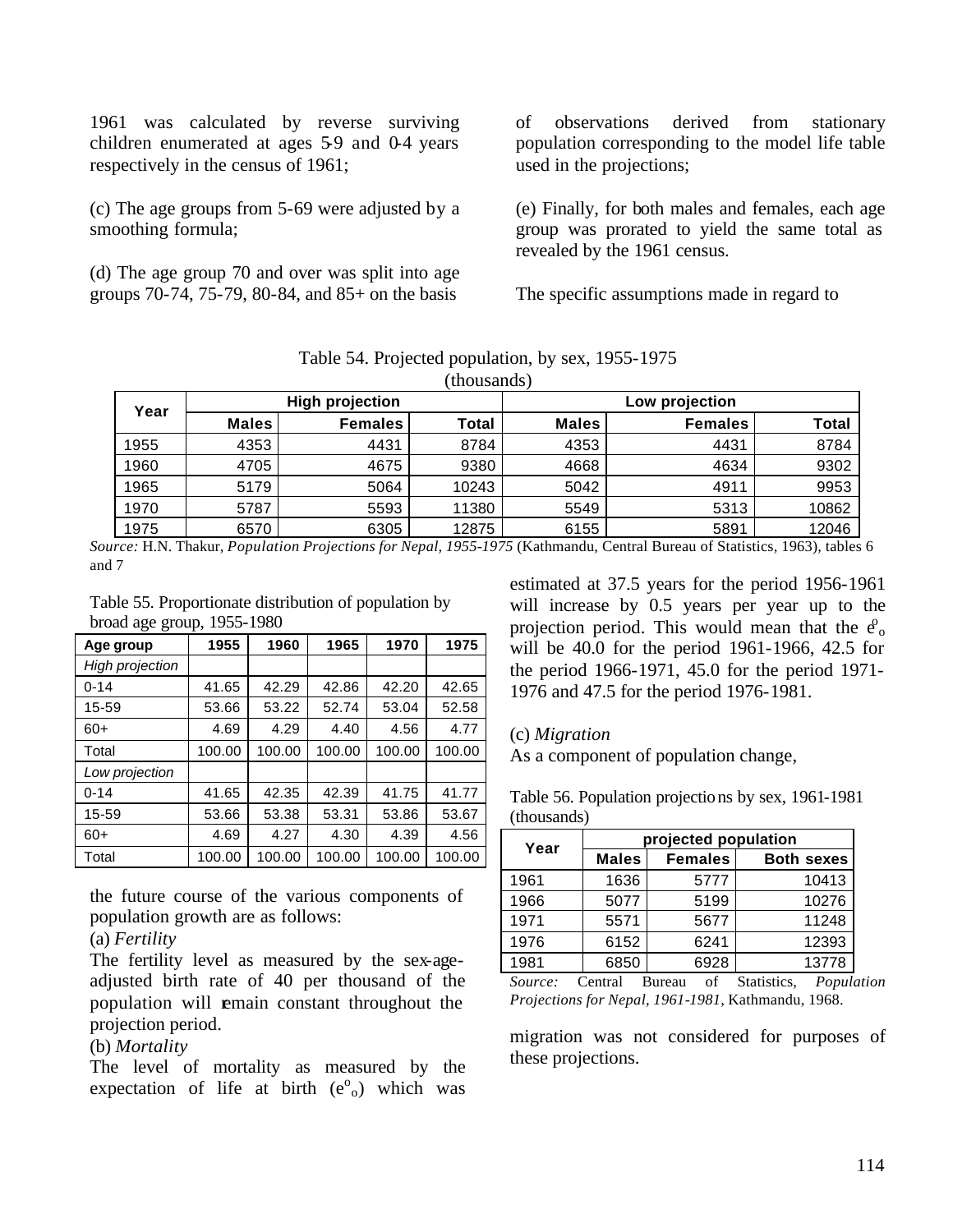The results of the projections are summarized in table 56. It will be noted that the projected population for 1971 was very close to the census count of that year.

### 2. *David's Projections*

The most widely used set of projections covering a period of 25 years from 1970 to 1995 is that prepared by David.<sup>9</sup> The population of the base year, 1970, was taken as 11.4 million and was based on a projection of the 1961 census figure of 9,829,000 as adjusted by Krotki and Thakur.<sup>10</sup> Other initial assumptions include a general fertility rate of 45, which corresponds to a sexage-adjusted birth rate of about 50, and a life expectancy at birth of 37.5 in 1956-1961. The various assumptions made in regard to the future trends in fertility, mortality and migration are summarized in table 57.

Table 57. Assumptions concerning fertility, mortality and migration I A.S. David's population projections,  $1070, 1005$ 

|                     |                                                                                                                                                                      | 17/U-177J                                                                                                                                                                     |                  |
|---------------------|----------------------------------------------------------------------------------------------------------------------------------------------------------------------|-------------------------------------------------------------------------------------------------------------------------------------------------------------------------------|------------------|
|                     | Fertility                                                                                                                                                            | Mortality                                                                                                                                                                     |                  |
| Variant<br>I (high) | No change in fertility level throughout the period of<br>projection; initial level represented by CBR=44-58 per<br>1000 in 1970 corresponding the SAABR= 50per 1,000 | Life expectancy in (1956-61) = 37.5 years (estimated)<br>mortality declines continuously so as to reduce the<br>estimated CDR from 10.07 per 1000 in 1970 to 13.64<br>in1995. | Migration<br>nil |
|                     | 5 percent decline in fertility in the 25 years period                                                                                                                | CDR declines from 20.06 in 1970 to 13.67 in 1995                                                                                                                              | nil              |
| III                 | 10 percent decline in fertility in the 25 years period                                                                                                               | CDR declines from 20.05 in 1970 to 13.58 in 1995                                                                                                                              | nil              |
| IV                  | 15 percent decline in fertility in the 25 years period                                                                                                               | CDR declines from 20.04 in 1970 to 13.48 in 1995                                                                                                                              | nil              |
|                     | 20 percent decline in fertility in the 25 years period                                                                                                               | CDR declines from 20.04 in 1970 to 13.39 in 1995                                                                                                                              | nil              |
| VI.                 | 25 percent decline in fertility in the 25 years period                                                                                                               | CDR declines from 20.03in 1970 to 13.30 in 1995                                                                                                                               | nil              |
| VII                 | 30 percent decline in fertility in the 25 years period                                                                                                               | CDR declines from 20.02 in 1970 to 13.20 in 1995                                                                                                                              | nil              |
| VIII                | 35 percent decline in fertility in the 25 years period                                                                                                               | CDR declines from 20.01 in 1970 to 13.10 in 1995                                                                                                                              | Nil              |
| IX                  | 40 percent decline in fertility in the 25 years period                                                                                                               | CDR declines from 20.00 in 1970 to 13.00 in 1995                                                                                                                              | Nil              |
| X                   | 45 percent decline in fertility in the 25 years period                                                                                                               | CDR declines from 19.19 in 1970 to 12.89 in 1995                                                                                                                              | Nil              |
| XI<br>(low)         | 50 percent decline in fertility in the 25 years period                                                                                                               | CDR declines from 19.98 in 1970 to 12.79 in 1995                                                                                                                              | Nil              |

The results of the projections are shown in table 58. Population figures are given for the 20-year period in steps of five years and under different fertility assumptions ranging from on change in fertility to a 50 per cent reduction by

Table 58. Projections of total population, 1970-1995 (millions)

| <b>Fertility</b><br>reduction<br>(percent) | 1970  | 1975  | 1980  | 1985  | 1990  | 1995  |
|--------------------------------------------|-------|-------|-------|-------|-------|-------|
| 0                                          | 11.40 | 12.90 | 14.72 | 16.91 | 19.56 | 22.75 |
| 0                                          | 11.40 | 12.89 | 14.67 | 16.79 | 19.31 | 22.32 |
| 10                                         | 11.40 | 12.88 | 14.61 | 16.66 | 19.06 | 21.89 |
| 15                                         | 11.40 | 12.86 | 14.56 | 16.53 | 18.82 | 21.46 |
| 20                                         | 11.40 | 12.85 | 14.51 | 16.40 | 18.57 | 21.20 |
| 25                                         | 11.40 | 12.84 | 14.45 | 16.28 | 18.32 | 20.59 |
| 30                                         | 11.40 | 12.82 | 14.40 | 16.15 | 18.07 | 20.16 |
| 35                                         | 11.40 | 12.81 | 14.35 | 16.02 | 17.82 | 19.73 |
| 40                                         | 11.40 | 12.80 | 14.29 | 15.89 | 17.58 | 19.31 |
| 45                                         | 11.40 | 12.78 | 14.24 | 15.76 | 17.33 | 18.88 |
| 50                                         | 11.40 | 12.77 | 14.19 | 15.64 | 17.08 | 18.45 |

*Source:* A.S. David, "National development, population and family planning gin Nepal", Nepal FP/MCH project, Kathmandu, 1968.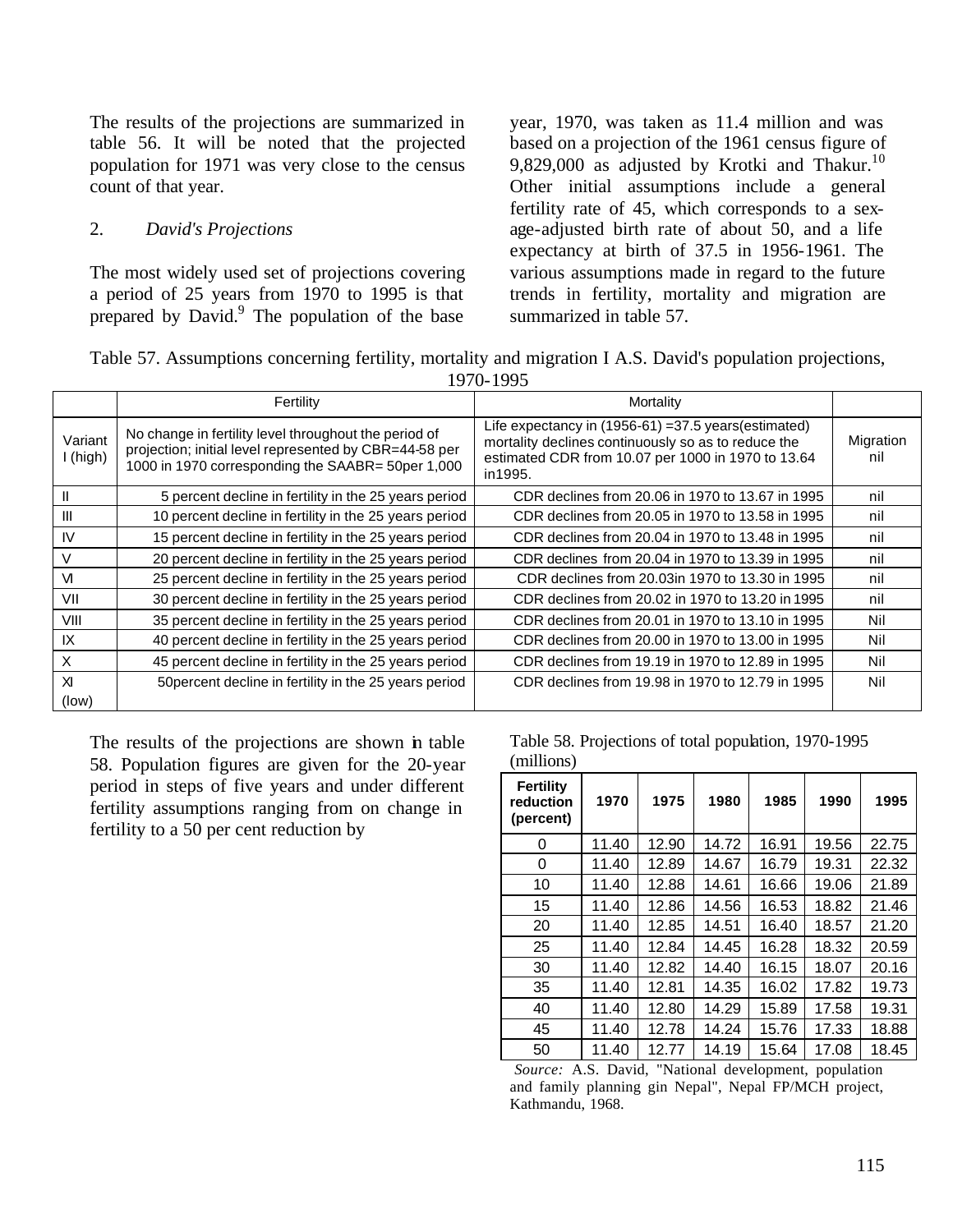1995. The projections show that in the 25-year period 1970-1995, the population of Nepal would double from 11.4 to 22.7 million if there is no drop in fertility. With a 25 per cent drop, it would increase to 20.6 million and with a 50 per cent drop to 18.4 million

The annual growth rates implied in the various projections are shown in table 59. It will annual rate of population growth would increase from about 2.5 to 3.1 per cent if there was no fertility decline while it would remain almost static if there was a 25 per cent decline and it would decrease to 1.5 per cent if there was a 50 per cent decline. The crude birth rate would remain virtually constant at its 1970 level of 45 if there was no fertility decline, but would decrease to 36 if fertility were to decline by 25 per cent or to 26 if there was a 50 per cent decline in fertility. Under all projections, the crude death rate is expected to decrease from about 20 in 1970 to about 13 in 1995. The proportion of children will increase from 42 to 45 per cent if fertility remains constant, but will decrease to 40 and 34 per cent if fertility declines by 25 and 50 percent respectively.

Table 59. Projections of average annual growth males rate the population under different assumption fo fertility reduction, 1970-1975 1990-1955

| <b>Fertility</b><br>reduction<br>(percent) | 1970-1975 | 1975-1980 | 1980-1985 | 1985-1990 | 1990-1995 |
|--------------------------------------------|-----------|-----------|-----------|-----------|-----------|
| 0                                          | 24.65     | 26.33     | 27.75     | 29.00     | 30.20     |
| 5                                          | 25.45     | 25.81     | 26.96     | 27.97     | 28.81     |
| 10                                         | 24.24     | 29.29     | 26.16     | 26.92     | 27.48     |
| 15                                         | 24.04     | 24.77     | 25.36     | 25.85     | 26.12     |
| 20                                         | 23.83     | 24.25     | 24.54     | 24.75     | 24.71     |
| 25                                         | 23.63     | 23.72     | 23.71     | 23.63     | 23.26     |
| 30                                         | 23.42     | 23.19     | 22.87     | 22.49     | 21.77     |
| 35                                         | 23.22     | 22.65     | 22.03     | 21.32     | 20.23     |
| 40                                         | 23.01     | 22.12     | 21.17     | 20.13     | 18.64     |
| 45                                         | 22.08     | 21.58     | 20.31     | 18.91     | 16.99     |
| 50                                         | 22.60     | 21.04     | 19.43     | 17.66     | 15.29     |

*Source:* A.S. David, "National development, population and family planning in Nepal", Nepal FP/MCH Project, Kathmandu, 1968, p. 9.

#### 3. *Ramachandran's Projections*

Ramachandran prepared a population projections for Nepal covering the 20-year period 1965- 1985. $1\bar{1}$  The population of the base year 1965 was built up from age-sex data of the 1961 census after adjustment for distortions in age reporting. The assumptions made un regard to future levels and trends of fertility, mortality and migration were as follows:

#### (a) *Fertility*

Fertility was assumed to decline as per the following three assumptions:

|        | 1965-1970 | 1970-1975 | 1975-1980 | 1980-1985 |
|--------|-----------|-----------|-----------|-----------|
| High   | -         | 2.5       | 2.5       | 5.0       |
| Medium | 2.5       | 5.0       | 5.0       | 5.0       |
| Low    | 2.5       | 5.0       | 10.0      | 10.0      |

In the absence of vital statistics, the Coale and Demeny fertility schedule was used to gauge age-specific fertility rates on the assumption that the crude birth rate as estimated on the basis of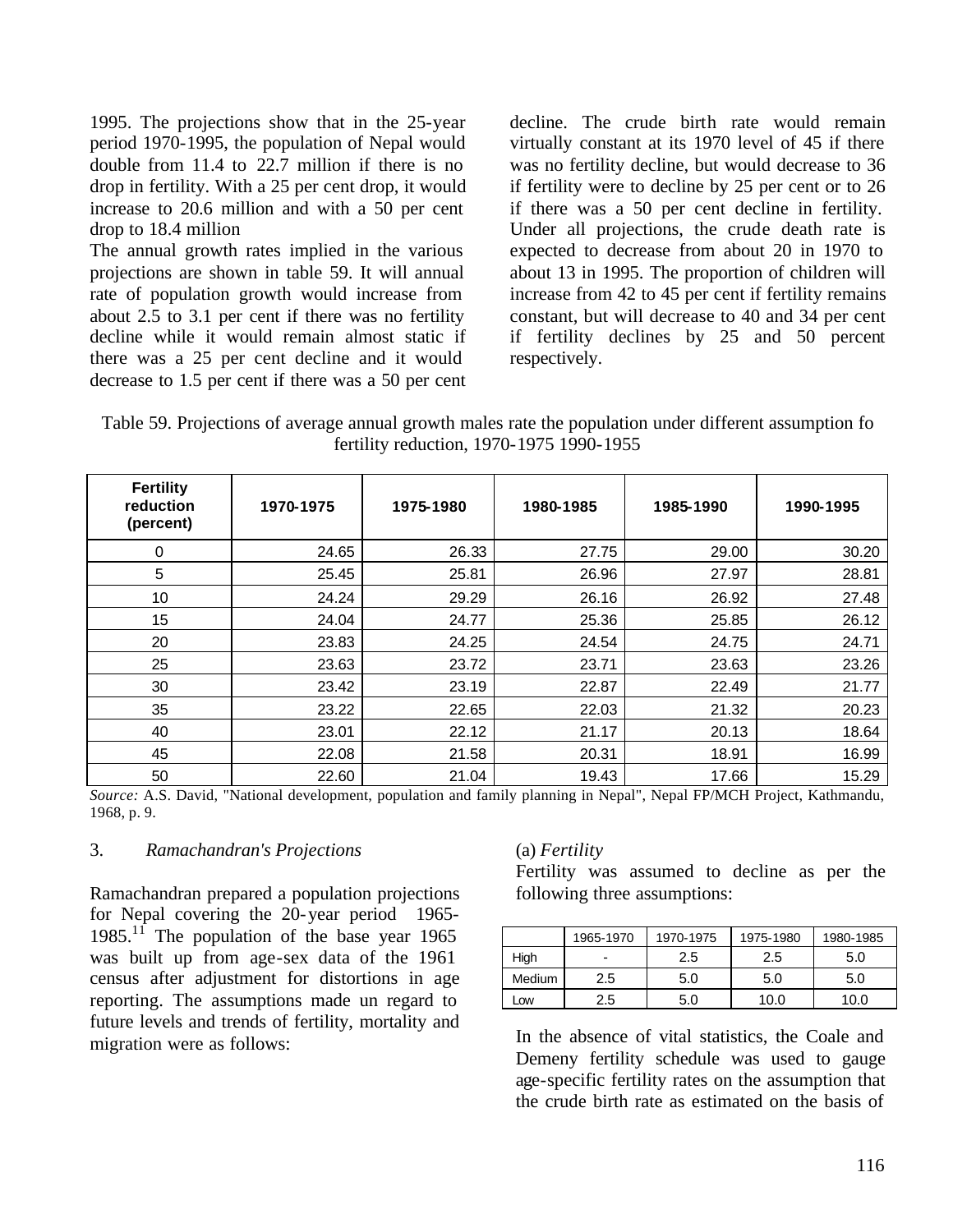available demographic data was 49 per thousand of the population. The mean age of the fertility schedule (m) was estimated at 27 and the gross reproduction rate (GRR) at 3.08. The agespecific fertility rates (ASFR) corresponding to  $m = 27$  and GRR= 3.08 are as follows.

| Age Group | ASFR  |
|-----------|-------|
| $15 - 19$ | .8930 |
| $20 - 24$ | .1694 |
| $25 - 29$ | .1663 |
| $30 - 34$ | .1140 |
| 35-39     | .0616 |
| 40-44     | .0123 |
| 45-49     | .0031 |

## (b) *Mortality*

The  $e_0$  of 38.5 years in 1965 was assumed to increase at first slowly but thereafter at an accelerated rte until it reached 55 years. the actual levels of  $e_0$  (assumed are: 1965-1970 = 40.5; 1970-1975 = 45.0; 1975-1980 = 50.0; and 1980-1985 = 55. The sex breakdown of mortality has been obtained by taking the same levels for the two sexes from the Coale-Demeny Model West Table corresponding to the average values given above.

## (c) *Migration*

It was assumed that owing to the policies adopted by the Government of India and Nepal, the flow of migrants towards India would slacken by 1970, after which the quantity of migrants would be negligible. Between 1965 and 1970, it was estimated that a net 100,000 would out-migrate, 70 per cent of whom would be males and most migrants would be aged 15-34 years. The age distribution of migrants was assumed to be in the ratio of 1:2:2:1 for both sexes.

### (d) *Sex ratio at Birth*

The sex ratio at birth was assumed to be 105 males per 100 females throughout the projection period.

The assumptions made in regard to future trends in fertility, mortality and migration were used to

project the estimated population of 1965 to the next twenty years by the component method. The results are summarized in table 60. It will be noted that the total population of Nepal estimated at 10,387,000 I 1965 would increase to 17,660,000 in 1985 according to the high projections and to 16,869 according to the low projections.

## **D. Projection Based on the 1971 Census**

1. *United Nations Projections*

The method adopted by the United nations in preparing a set of population projections in  $1973^{12}$  was the same as that used in previous projections, i.e., the cohort component method. The projections covered a 30-year period 1970- 2000.

Since at the time of preparation of the projections, the sex-age distribution of the 1971 census was not available, the estimated mid-1976 population total derived from the census was prorated according to the age-sex distribution estimated for 1970 in the United Nations projections as assessed in 1968.<sup>13</sup>

Table 60. Projected population, 1965-1985 (thousands)

| <b>Period</b><br>and<br>variant |        | <b>Males</b> | <b>Females</b> | <b>Both</b><br>sexes |
|---------------------------------|--------|--------------|----------------|----------------------|
|                                 | High   | 5167         | 5220           | 10387                |
| 1965                            | Medium | 5167         | 5220           | 10387                |
|                                 | Low    | 5167         | 5220           | 10387                |
|                                 | High   | 5728         | 5822           | 11550                |
| 1970                            | Medium | 5715         | 5810           | 11525                |
|                                 | Low    | 5715         | 5810           | 11525                |
|                                 | High   | 5527         | 6608           | 13135                |
| 1975                            | Medium | 6473         | 6553           | 13026                |
|                                 | Low    | 6473         | 6553           | 13026                |
|                                 | High   | 7554         | 7611           | 15165                |
| 1980                            | Medium | 7424         | 7476           | 14890                |
|                                 | Low    | 7380         | 7442           | 14822                |
|                                 | High   | 8820         | 8840           | 17660                |
| 1985                            | Medium | 8367         | 8594           | 16961                |
|                                 | Low    | 8419         | 8450           | 16869                |

*Source:* K.V. Ramachandran, *Population Projections for Ceylon, Burma, India and Nepal, 1965-1985,*  Demographic Training and Research Centre, Bombay, 1969.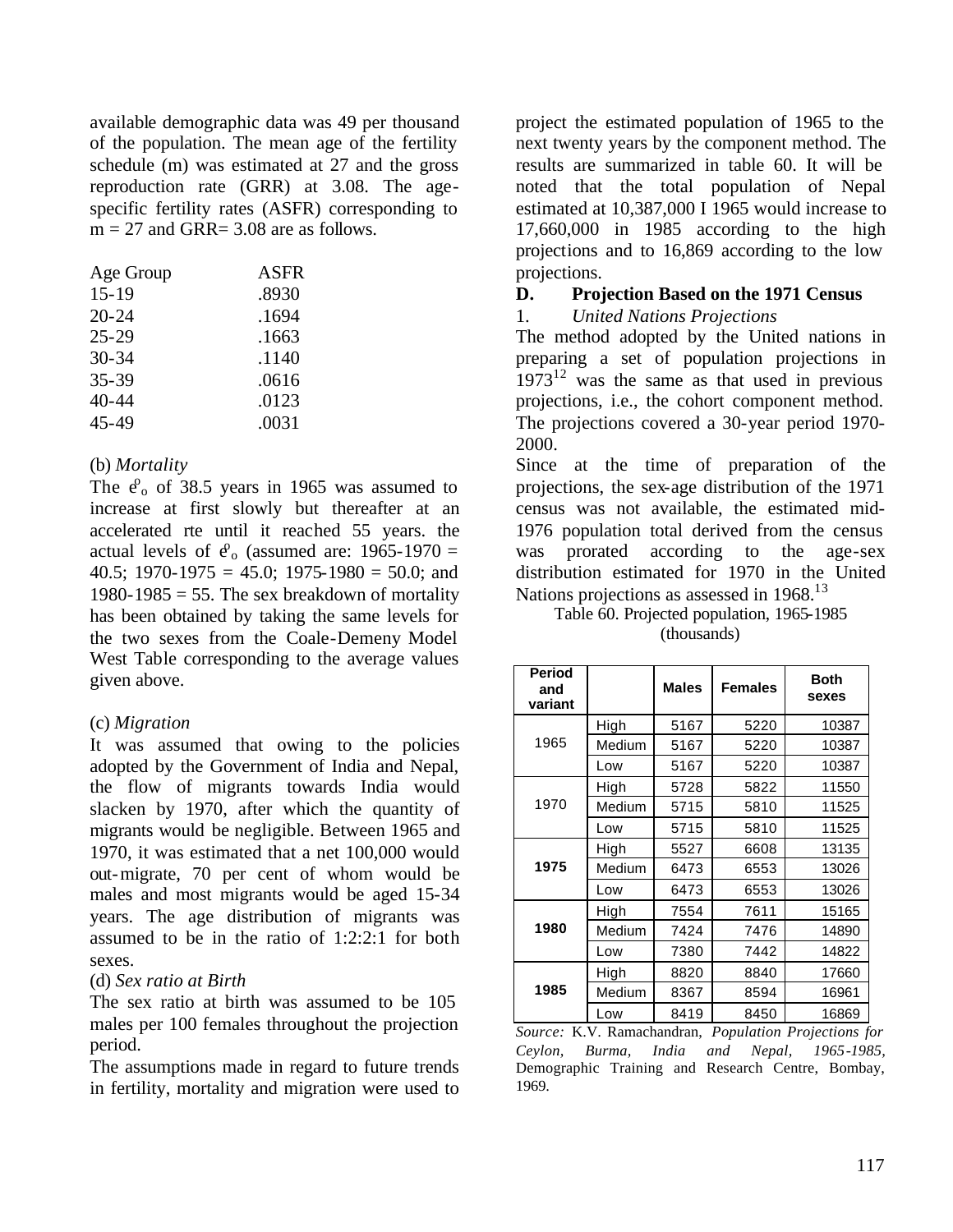The initial fertility assumption was a gross reproduction rate of 3.0. Three assumptions were made in regard to the future course of fertility. In the low variant, a decline in fertility was assumed to begin only after 1980 and, by the end of the century, the fertility level would be reduced by about 30 per cent. In the high variant, the decline would begin after 1985 and reach a level of about 20 per cent lower than that in 1985. For the medium variant, a median of the levels of the high and low variants assumed for each quinquennium was adopted.

The mortality assumption was derived from the general models of mortality. For 1970-1975, life expectancies at birth were assumed to be 42.2 for males, 45.0 for females and 43.6 for both sexes. For the rest of the quinquennia covered by the projection, the mortality pattern would conform the values of expectation of life at birth given in table 61.

The results of the projections are shown in table 62. It will be noted that, according to all three variants, the population of Nepal estimated at 11.2 million will almost double or more than

Table 61. Assumed life expectancies at birth by sex, 1970-1975 to 1995-2000

| <b>Period</b><br>and<br>variant |        | <b>Males</b> | <b>Females</b> | <b>Both</b><br>sexes |
|---------------------------------|--------|--------------|----------------|----------------------|
|                                 | High   | 42.2         | 45.0           | 43.6                 |
| 1970-1975                       | Medium | 42.2         | 45.0           | 43.6                 |
|                                 | Low    | 42.2         | 45.0           | 43.6                 |
|                                 | High   | 44.7         | 47.5           | 46.1                 |
| 1975-1980                       | Medium | 44.7         | 47.5           | 46.1                 |
|                                 | Low    | 46.2         | 47.2           | 45.7                 |
|                                 | High   | 47.2         | 50.0           | 48.6                 |
| 1980-1985                       | Medium | 47.2         | 50.0           | 48.6                 |
|                                 | Low    | 46.2         | 49.2           | 47.7                 |
|                                 | High   | 49.7         | 52.5           | 51.1                 |
| 1985-1990                       | Medium | 49.7         | 52.5           | 51.1                 |
|                                 | Low    | 48.2         | 51.2           | 49.7                 |
|                                 | High   | 52.2         | 55.0           | 53.6                 |
| 1990-1995                       | Medium | 52.2         | 55.0           | 53.6                 |
|                                 | Low    | 50.2         | 53.2           | 51.7                 |
| 1995-2000                       | High   | 57.7         | 57.5           | 56.1                 |
|                                 | Medium | 57.7         | 57.5           | 56.1                 |

| l Low | 52.2 | 55.2 | 53.7 |
|-------|------|------|------|
|-------|------|------|------|

*Source: World Population Prospect as Assessed in 1973,*  Population Studies No. 60 (United Nations publication, Sales No.E.76. XIII.4), tables, 42 and 43.

#### Table 62. Projected population, 1970-2000 (1) (thousands)

| Year | High  | <b>Medium</b> | Low   |
|------|-------|---------------|-------|
|      |       |               |       |
| 1970 | 11232 | 11232         | 11232 |
| 1975 | 12572 | 12572         | 12572 |
| 1980 | 14231 | 14231         | 14211 |
| 1985 | 16269 | 16186         | 16040 |
| 1990 | 18708 | 18348         | 18001 |
| 1995 | 21465 | 20771         | 20032 |
| 2000 | 24457 | 23196         | 22051 |

*Source: World Population Prospect as Assessed in 1973,*  Population Studies No. 60 (United Nations publication, Sales No.E.76. XIII.4), tables, 30, 31 and 32.

#### 2. *World Bank Projections*

Another set of long-range projections is that prepared in 1973 by the World Bank Mission covering the 3-year period  $1970-2000$ .<sup>14</sup> The population of the base year, 1970, was assumed to be 11.2 million, the figure used in the United Nations projections discussed in the previous section.

The age-specific fertility rates for the base year were estimated from regional model life tables showing a gross reproduction rate of 2.95. Two assumptions were made in regard to the future course of fertility. The high variant assumed that fertility would remain constant at the base year level throughout the projection period. The assumption for the low variant was that fertility would drop to a total of 50 per cent reduction in the gross reproduction rte by the year 2000.

The assumption in regard to the initial level of mortality was a life expectancy at birth of 41.7 years. It was further assumed that life expectancy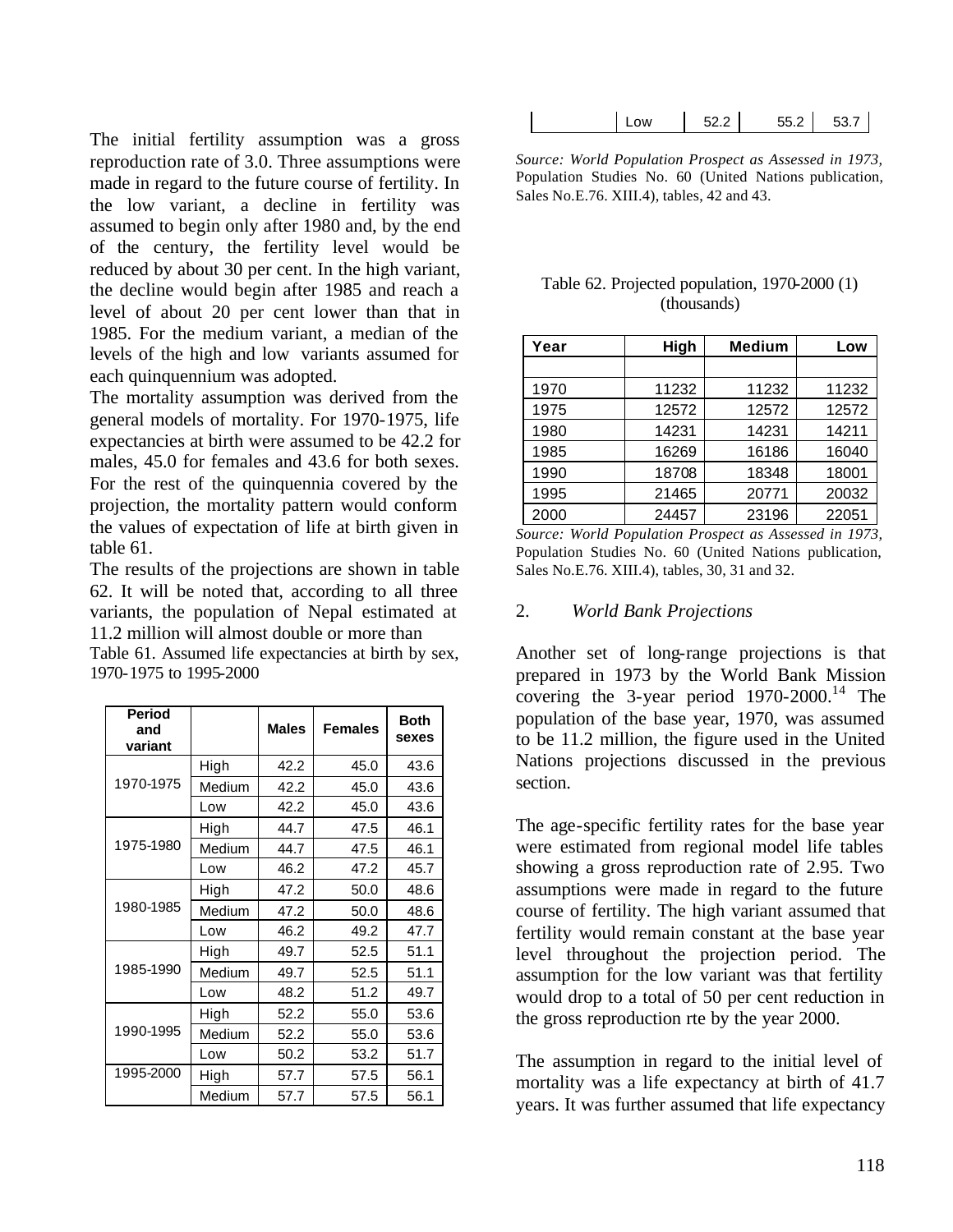would increase to 56.9 years by 2000. net migration was assumed to be nil.

The results of the projections are summarized in table 63. it will be noted that the projections prepared by the World Bank and those of David support each other since, on the whole, assumptions are similar. The only major difference between the two sets of projections is in their assumptions relating to the population of the base year: the World Bank mission assumed 11.2 million while David assumed 11.4 million. The results of the 1971 census suggest that the United nations estimate which was used by the Bank is too low and the figure used by David is closer to the actual. If the base population in the mission 's projections is increased from 11.2 million to 11.4 million, then the Mission's adjusted total population in 1995 of 22.3 million according to the high variant and 18.5 million according to the low variant is equal to the corresponding totals of 22.7 million and 18.9 million derived from David's projections.

## 3. *Bureau of Statistics Projections*

In 1974, the Central Bureau of Statistics prepared projections of the population of Nepal

| Year | High  | Low   |
|------|-------|-------|
| 1970 | 11240 | 11240 |
| 1975 | 12574 | 12466 |
| 1980 | 14230 | 13755 |
| 1985 | 10267 | 15095 |
| 1990 | 18747 | 16440 |
| 1995 | 21746 | 17850 |
| 2000 | 25408 | 19293 |

Table 63. Population projections, 1970-2000 (2) (thousands)

*Source:* IBRD, *Economic Situation and Prospects of Nepal,* report No. 125a -NEP., August 1973, annex 2, tables 8 and 9.

and its regions covering the 15-year period 1971- 1986 using the component method of projection.<sup>15</sup> The population of the base year was derived from the age-sex data of the 1971 census after effecting the following adjustments:

(a) The enumerated population in the age group 0.4 years was replaced by an independent estimate based on the estimated number of births occurring during 1966-1971 and the estimated level of expectation of life at birth during this five-year period;

(b) The quinquennial age groups from 5 to 64 were smoothed by a three point moving formula;

(c) The reported age group 65+ in the census of 1971 was split into five age groups, 65-69, 70- 74, 75-79, 80-84 and 85+ on the basis of observations derived from stationary populations corresponding to the model life tables used in the projections;

(d) Finally, each age group for each sex was prorated to yield the same total as given by the 1971 census enumeration.

The specific assumption made in regard to sex ratio at birth and the future trends of the various components of population growth are as follows:

### (a) *Sex ratio at birth*

In the absence of vital statistics, it was assumed that the sex ratio at birth was 105 male births to every 100 female births and that this ratio would remain constant throughout the projection period.

### (b) *Fertility*

Fertility as measured by the sex-age adjusted birth rate of 41.86 per thousand (corresponding to a crude birth rate of 42.87 per thousand as estimated by the Coale and Demeny method) was assumed to remain constant throughout the projection period.

### (c) *Mortality*

The level of mortality as measured by the expectation of life at birth estimated by the application of the Coale and Demeny method to the 1971 census female age distribution is 45.0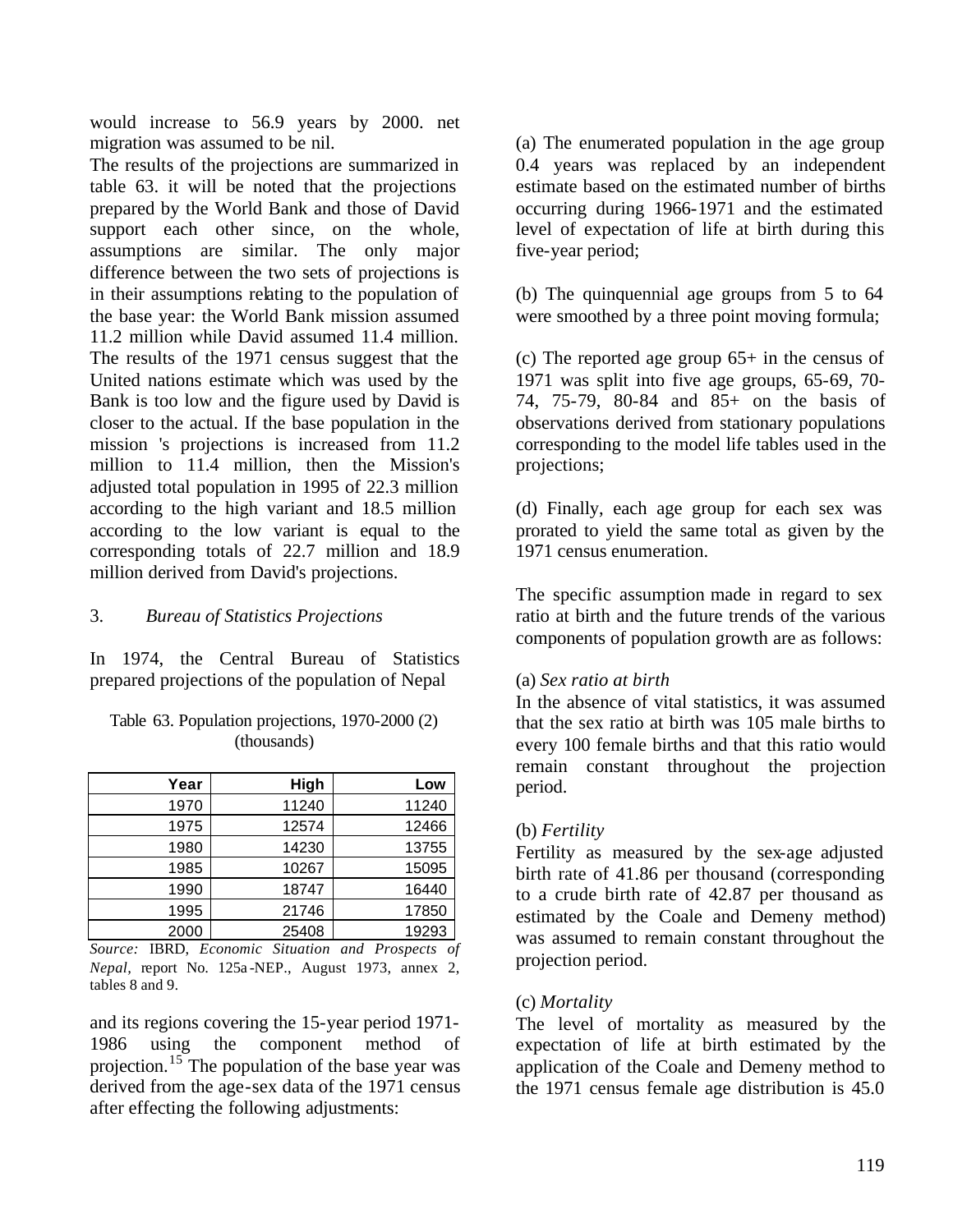years for 1971-1976. It was assumed that the 1971-1976 level of life expectancy at birth would increase to 47.5 years between 1976 and 1981 and to 50.0 years between 1981 and 1986.

### (d) *Migration*

For Purposes of the national projections, it was assumed that international migration would not make any significant contribution to the growth of population in the future.

The results of these projections are summarized below:

| Projection | Projected Population (in thousands) |         |                   |  |  |
|------------|-------------------------------------|---------|-------------------|--|--|
| Year       | Males                               | Females | <b>Both Sexes</b> |  |  |
| 1971       | 5817                                | 5739    | 11556             |  |  |
| 1976       | 6471                                | 6386    | 12857             |  |  |
| 1981       | 7203                                | 7112    | 14315             |  |  |
| 1986       | 8075                                | 7976    | 16051             |  |  |

According to the projection, the population of Nepal, which was 11.5 million in 1971, would increase to 16.0 million by 1986 or by about 39 per cent in fifteen years. The average annual rate of growth implied by this projection is 2.16 per cent for the period 1971-1976; 2.17 per cent for the period 1976-1981; and 2.31 per cent for the period 1981-1986. The density of the population, i.e., the number of persons per square kilometer, will increase from 82.6 in 1971 to 91.9 in 1976, to 102.3 in 1981 and to 114.8 in 1986. As will be observed from table 64, there will not be any significant change in the age structure of the population which will continue to be weighted in favour of children and youth.

Table 64. Percentage distribution of the total population by broad age group, 1971-1986

| Age group | 1971 | 1976 | 1981 | 1986 |
|-----------|------|------|------|------|
| $0 - 14$  | 40.9 | 40.8 | 39.7 | 39.9 |
| $15 - 19$ | 53.7 | 53.7 | 54.7 | 54.4 |
| 60 +      | 5.4  | 5.5  | 5.6  | 5.7  |
| All ages  | 100  | 100  | 100  | 100  |

*Source:* Central Bureau of Statistics, *Population Projections for Nepal, 1971-1986,* Kathmandu, 1974.

# 4. *Projections of Rajbanshi and Gubhaju*

Rajbanshi and Gubhaju prepared a set of three projections based on the adjusted data of the 1971 census and the results of two demographic surveys, viz., the demographic sample survey of 1974-1975 and the Nepal Fertility Survey of 1976.<sup>16</sup> The projections which constitute the latest in the series cover a 30-year period from 1971 to 2001.

The age-sex distribution of the population obtained at the 1971 census and subsequently corrected by the Central Bureau of Statistics constituted the population of the base year of the projection. The five-year age groups of the base population were survived to every five-year period by use of survival ratios obtained from the West Model Life Table of Coale and Demeny corresponding to the various assumed levels of mortality. The number of live births in every five-year period was computed under varying assumptions of fertility levels. The number of children born in a five-year period were made to survive to the 0-4 age group by the application of the appropriate survival ratios.

The age-specific marital fertility rates available from the Nepal Fertility Survey of 1976 constituted the initial fertility schedule. The age structure of ever-married women in the 1971 census was assumed to remain constant throughout the projection period. The following three assumptions were made in regard to the future course of fertility: (a) that the age-specific marital fertility rates of 1976 would remain constant through the projection period (high variant); (b) that the 1976 age-specific marital fertility rates would decline linearly by 10 per cent up to 1996 (medium I); and (c) that the 1976 age-specific marital fertility rates would decline linearly by 20 per cent up to 1996.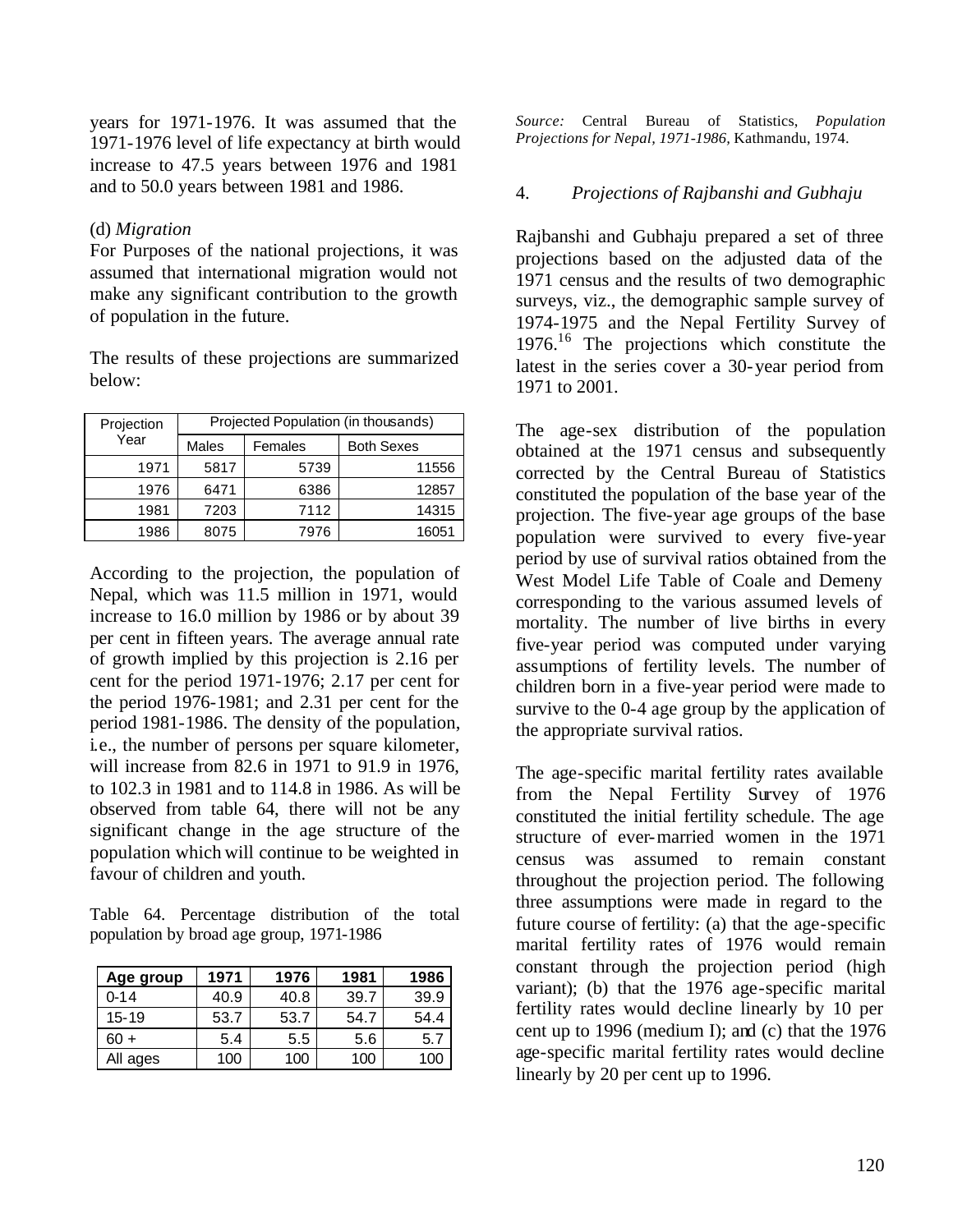According to the demographic sample survey conducted in 1974-1975, the expectation of life at birth  $(e^{\circ}_{o})$  for males was 46.0 years and for females 42.5 years. These values were assumed to indicate the mortality levels for the period 1971-1976. It was further assumed that, after 1976, male life expectancy would increase by 0.5 year every year until the end of the projection period and that the female life expectancy would increase by 0.5 year per year until 1981 and thereafter at the rate of 0.75 year per year until the end of the projection period. Thus in terms of the above assumptions, the expectation of life at birth in 1996-2001 for males would be 58.5 and for females 60.0 years.

As in most of the projections prepared for Nepal, net migration was assumed to be nil throughout the projection period, and the sex ratio at birth was assumed to be 105 males births per 100 female births.

The results of the three projections are summarized in table 63. It will be noted that, according to all three variants, the population of Nepal, estimated at 11.5 million in 1971, will more than double by the beginning of the next century. If the 1976 fertility schedule were to remain unchanged, then the population would increase to 26.1 million by the year 2001. Assuming a 10 per cent decline in fertility over the next two decades, the projected population will be 25.0 million. If, however, fertility were to drop by 20 per cent over the same period, the total population by 2001 would be 23.8 million. The average annual growth rtes implied in these projections are as follows:

|           | 1971- | 1976- | 1981- | 1986- | 1991- | 1996- |
|-----------|-------|-------|-------|-------|-------|-------|
|           | 1976  | 1981  | 1986  | 1991  | 1996  | 2001  |
| High      | 2.33  | 2.32  | 2.41  | 2.58  | 2.73  | 2.87  |
| Medium I  | 2.33  | 2.26  | 2.30  | 2.42  | 2.50  | 2.52  |
| Medium II | 2.33  | 2.20  | 2.19  | 2.25  | 2.32  | 2.34  |
|           |       |       |       |       |       |       |

It will be noted from table 66 that the age structure of the population does not change significantly in a quarter of a century if there are no changes in the fertility pattern or if there is only a decline of 10 or 20 per cent in fertility over this period. The proportion of the population in the younger age groups, 0-14 years, increases from 40.9 in 1971 to 44.0 in the year 2001 if fertility remains constant, and to 42.0 per cent if there is a 10 per cent decline in fertility, but decreases to 39.8 if fertility declines by 20 per cent. Correspondingly, the proportion of the population in the working ages, 15-59 years, decreases from 53.7 to 50.5 per cent if fertility remains constant, and to 52.2 if fertility declines by 10 per cent, but increase to 54.1 if fertility declined by 20 per cent.

Table 65. Alternative population projections, 1971- 2001 (thousands)

| <b>Projection</b>   | Projection                     | <b>Population projection</b> |                                |                            |  |  |
|---------------------|--------------------------------|------------------------------|--------------------------------|----------------------------|--|--|
| year                | variation                      | <b>Males</b>                 | <b>Females</b>                 | <b>Both</b><br>sexes       |  |  |
|                     | High                           | 5817                         | 5739                           | 11556                      |  |  |
| 1971                | Medium I                       | 5817                         | 5739                           | 11556                      |  |  |
|                     | Medium II                      | 5817                         | 5739                           | 11556                      |  |  |
|                     | High                           | 6643                         | 6437                           | 13080                      |  |  |
| 1976                | Medium I                       | 6643                         | 6437                           | 13080                      |  |  |
|                     | Medium II                      | 6643                         | 6437                           | 13080                      |  |  |
|                     | High                           | 7571                         | 7226                           | 14797                      |  |  |
| 1981                | Medium I                       | 7545                         | 7201                           | 14796                      |  |  |
|                     | Medium II                      | 7519                         | 7177                           | 14696                      |  |  |
| 1986                | High                           | 8648                         | 8181                           | 16829                      |  |  |
|                     | Medium I                       | 8564                         | 8102                           | 16666                      |  |  |
|                     | Medium II                      | 8479                         | 8024                           | 16503                      |  |  |
|                     | High                           | 9953                         | 9365                           | 19318                      |  |  |
| 1991                | Medium I                       | 9767                         | 9192                           | 18959                      |  |  |
|                     | Medium II                      | 9581                         | 9018                           | 18599                      |  |  |
|                     | High                           | 11537                        | 10842                          | 22379                      |  |  |
| 1996                | Medium I                       | 11109                        | 10517                          | 21035                      |  |  |
|                     | Medium II                      | 10843                        | 10192                          | 26131                      |  |  |
|                     | High                           | 13454                        | 12677                          | 24972                      |  |  |
| 2001                | Medium I                       | 12858                        | 12114                          | 23818                      |  |  |
| $\mathbf{r}$<br>T11 | Medium II<br>$\cdot$ 1<br>'a n | 12264<br>$\blacksquare$      | 11554<br>T11.1<br>$\mathbf{D}$ | 23818<br>$\sim$ 11 $\cdot$ |  |  |

*Source:* Bhabani S. Rajbanshi and Bhakta B. Gubhaju, "Population projections for Nepal, 1971-2001", Tribhuvan University, Kathmandu, 1976 (mimeo).